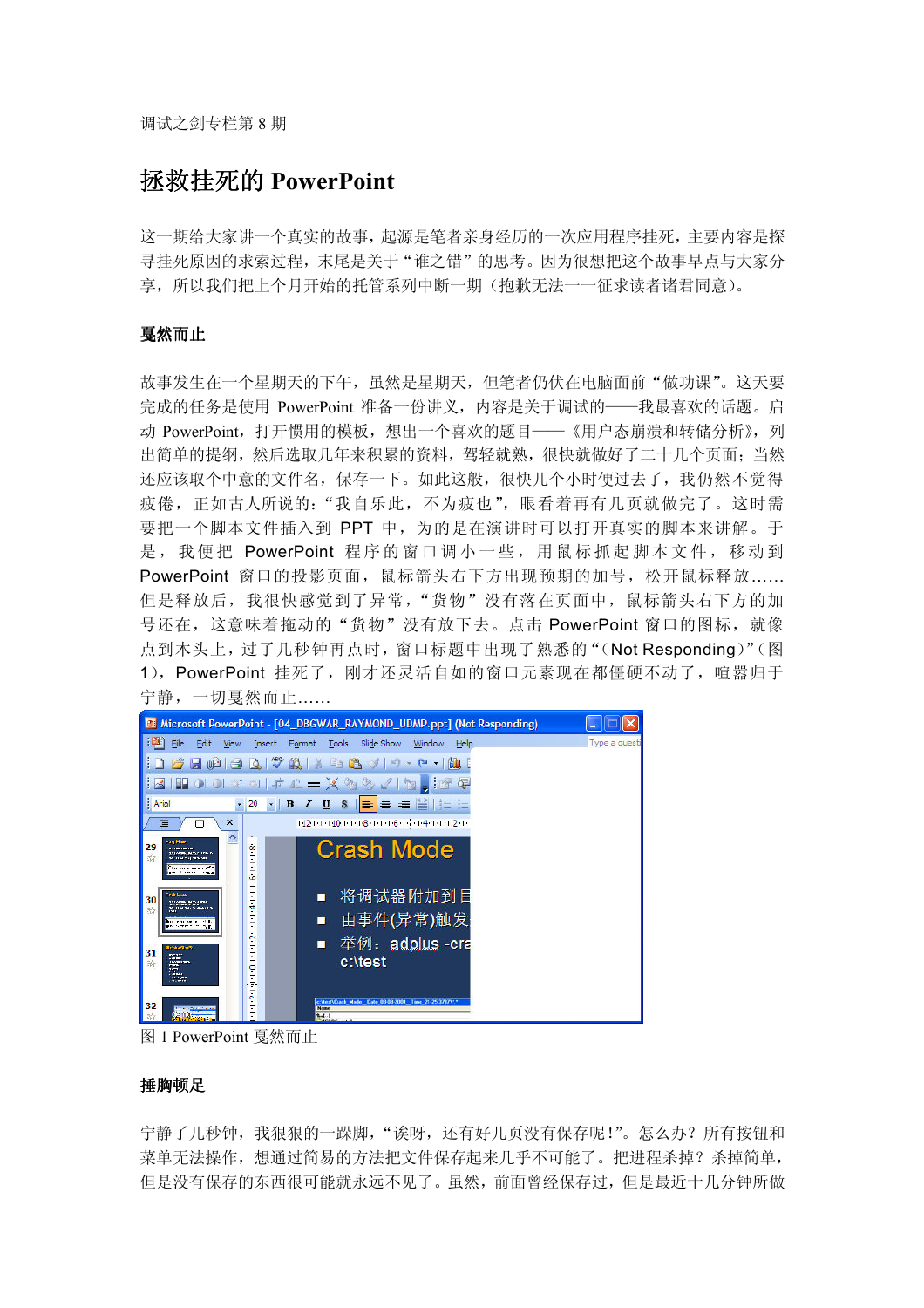的内容还没有保存;虽然十几分钟的劳动不值几个钱,但是也舍不得白白放弃呀;虽然 Office 程序有文件自动保存和恢复机制,但是没人确保它一定工作呀;虽然……更何况,自己是开 发软件的,又是热衷调试的,并且说过不畏软件难题,因此对于这样的问题怎么能轻易放过 呢,是可忍孰不可忍?

# 拍照存档

首先使用 ADPlus 给 PowerPoint 程序和从中拖出文件的 Windows Commander 程序"拍照", 也就是将这两个进程的当前状态转储到文件中。使用的命令如下:

Adplus -pn powerpnt.exe -pn wincmd32.exe -hang -o c:\test

| Name $\triangle$                                                    |        | Size Type                  | Date Mod |
|---------------------------------------------------------------------|--------|----------------------------|----------|
| <b>CDBScripts</b>                                                   |        | File Folder                | 2009-3-8 |
| ADPlus report.txt                                                   |        | 1 KB Text Document         | 2009-3-8 |
| PID-4012_WINCMD32.EXE_Date_03-08-2009_Time_19-41-5757.log           | 129 KB | <b>Text Document</b>       | 2009-3-8 |
| ## PID-4012_WINCMD32.EXE_full_243c_2009-03-08_19-42-02-140_0fac.dmp |        | 62.051 KB Crash Dump File  | 2009-3-8 |
| [E] PID-5544 POWERPNT.EXE Date 03-08-2009 Time 19-41-5757.log       |        | 197 KB Text Document       | 2009-3-8 |
| E PID-5544_POWERPNT.EXE_full_0e74_2009-03-08_19-41-58-953_15a8.dmp  |        | 261,461 KB Crash Dump File | 2009-3-8 |
| Ш                                                                   |        |                            |          |

图 2 使用 ADPlus 产生的转储文件和日志报告

命令执行后,便会产生一系列转储文件、日志文件和报告文件(图 2),这样便保存下了永 久的现场资料,即使短时间无法找到问题,那么还可以等以后有时间或者时机成熟时继续分 析, 让问题"躲过初一, 躲不了十五"。

# 上调试器

调试器是解决复杂软件问题的最重要工具(《软件调试》第6篇序),检验这句话的时候又到 了。启动 WinDBG,附加(File > Attach to a Process…)到执行映像为 POWERPNT.exe 的进 程,稍稍停顿后,WinDBG 成功附加到目标,列出进程内的所有模块后,中断下来,等待命 令。

| Pid 6652 - WinDbg:6.9.0003.113 X86                                                                                                                                                                                                                                                                                                                                                                                                                                                                                                                                                                                                                                                                                                                                                                                                                                                                                                                                                                                                            |  |  |  |  |  |
|-----------------------------------------------------------------------------------------------------------------------------------------------------------------------------------------------------------------------------------------------------------------------------------------------------------------------------------------------------------------------------------------------------------------------------------------------------------------------------------------------------------------------------------------------------------------------------------------------------------------------------------------------------------------------------------------------------------------------------------------------------------------------------------------------------------------------------------------------------------------------------------------------------------------------------------------------------------------------------------------------------------------------------------------------|--|--|--|--|--|
| File Edit View Debug Window Help                                                                                                                                                                                                                                                                                                                                                                                                                                                                                                                                                                                                                                                                                                                                                                                                                                                                                                                                                                                                              |  |  |  |  |  |
| - 太阳日 日津洋山 竹子(?-*) ① 口屎不回口面两四口口面 目:::: A, 图<br>œ                                                                                                                                                                                                                                                                                                                                                                                                                                                                                                                                                                                                                                                                                                                                                                                                                                                                                                                                                                                              |  |  |  |  |  |
| $\mathbb{Z}$ $\mathbb{R}$<br><b>Command</b>                                                                                                                                                                                                                                                                                                                                                                                                                                                                                                                                                                                                                                                                                                                                                                                                                                                                                                                                                                                                   |  |  |  |  |  |
| ModLoad: 0aea0000 0aeb1000<br>C:\Program Files\Lenovo\HOTKEY\hkvolkey.dll<br>C:\Program Files\Common Files\Microsoft Shared\PROOF\MSSP<br>ModLoad: 20300000 2038a000<br>ModLoad: 0afe0000 0b2bc000        C:\Program Files\Common Files\Microsoft Shared\PROOF\MSSp<br>ModLoad: 77b40000 77b62000                        C:\WINDOWS\system32\Apphelp.dll<br>$(19fc.1aa4)$ : Break instruction exception - code 80000003 (first chance)<br>$\frac{1}{1}$ eax=7ffd3000 ebx=00000001 ecx=00000002 edx=00000003 esi=00000004 edi=00000005<br>eip=7c901230 esp=092affcc ebp=092afff4 iopl=0 mv up ei pl zr na pe nc<br>${\sim}$ ${\sim}$ ${\sim}$ ${\sim}$ ${\sim}$ ${\sim}$ ${\sim}$ ${\sim}$ ${\sim}$ ${\sim}$ ${\sim}$ ${\sim}$ ${\sim}$ ${\sim}$ ${\sim}$ ${\sim}$ ${\sim}$ ${\sim}$ ${\sim}$ ${\sim}$ ${\sim}$ ${\sim}$ ${\sim}$ ${\sim}$ ${\sim}$ ${\sim}$ ${\sim}$ ${\sim}$ ${\sim}$ ${\sim}$ ${\sim}$ ${\sim}$ ${\sim}$ ${\sim}$ ${\sim}$ ${\sim}$ ${\sim}$<br>ntdll!DbgBreakPoint:<br>$17c901230$ $cc$<br>$\overline{\phantom{a}}$<br>int |  |  |  |  |  |
| $\vert\vert$ < $\vert$<br><b>THE</b><br>0:004>                                                                                                                                                                                                                                                                                                                                                                                                                                                                                                                                                                                                                                                                                                                                                                                                                                                                                                                                                                                                |  |  |  |  |  |
| Ln 0, Col 0   Sys 0: < Local> Proc 000:19fc Thrd 004:1aa4   ASM   OVR   CAPS   NUM                                                                                                                                                                                                                                                                                                                                                                                                                                                                                                                                                                                                                                                                                                                                                                                                                                                                                                                                                            |  |  |  |  |  |

图 3 将 WinDBG 附加到挂死的 PowerPoint 进程

先浏览一下进程内各个模块,看是否有可能是病毒的异常模块侵入。没有发现可疑对象,接 下来该如何分析呢?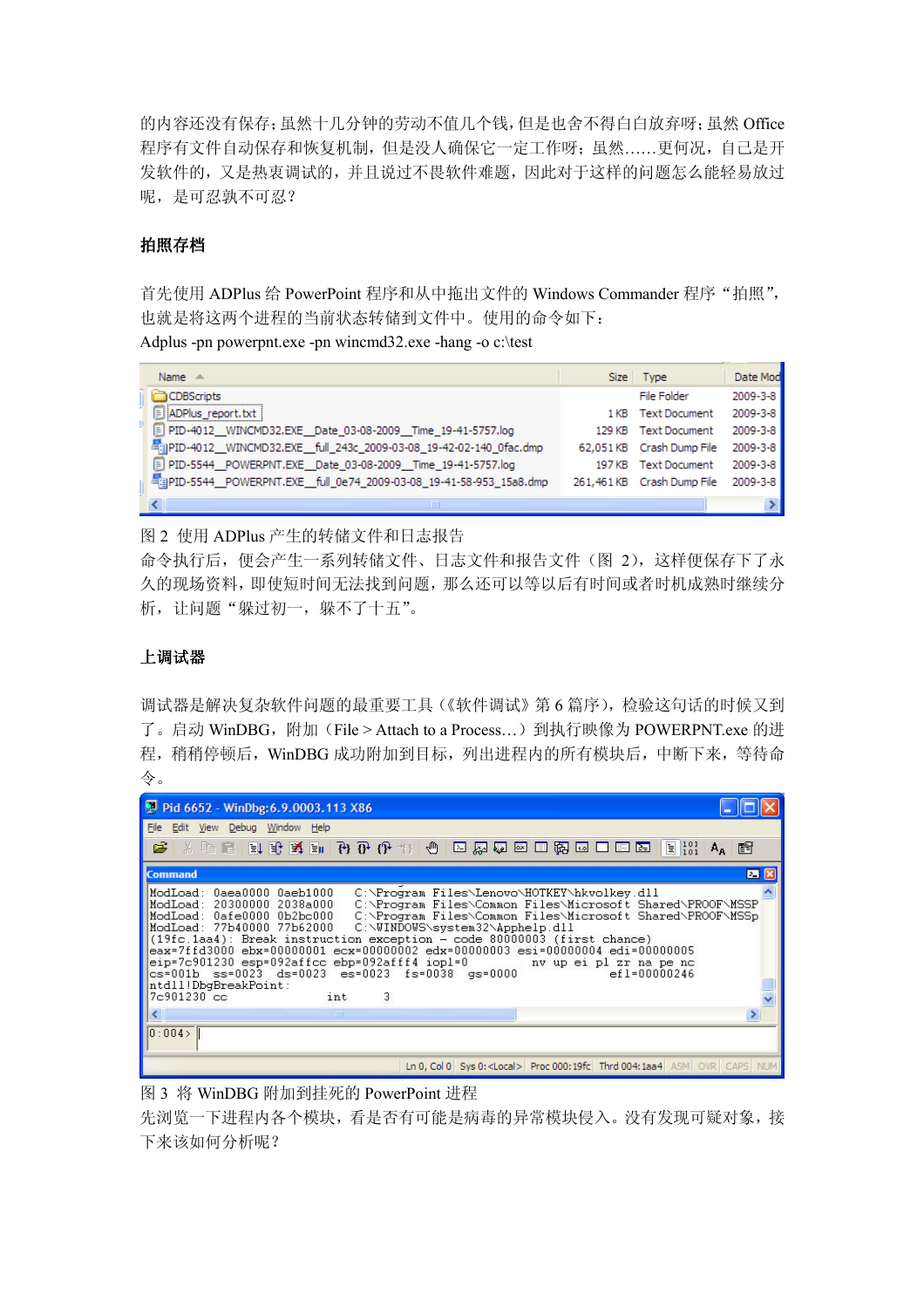# 时光倒流

软件调试中的栈回溯(Stack Backtrace)技术可以根据保存在栈上的信息生成一个线程的函 数调用过程,因为是从当前的执行点反向追溯父函数,所以叫栈回溯。对于眼下的问题,界 面完全失去响应,这说明负责消息处理的界面更新的 UI 线程阻塞了。对于几乎所有 Windows GUI 程序,编号为 0 的初始线程就是 UI 线程。因此,使用~0s 命令切换到 0 号线程:  $0:004 > -0s$ 

eax=0b490000 ebx=774e1a3c ecx=00000000 edx=7c90eb94 esi=000003e0 edi=000003e0 eip=7c90eb94 esp=00139d54 ebp=00139d7c iopl=0 nv up ei pl nz na po nc cs=001b ss=0023 ds=0023 es=0023 fs=003b gs=0000 efl=00000202 ntdll!KiFastSystemCallRet:

7c90eb94 c3 ret

在上面显示的寄存器信息中,eip 代表程序指针寄存器,它的值代表着 CPU 将执行的指令, 更确切的说,是 CPU 下次执行这个线程时要执行的指令。它目前值所对应的符号是: ntdll!KiFastSystemCallRet, 也就是一条 ret 指令(函数返回)。这意味着, 当前线程已经进入 到了内核态执行,用户态的上下文中保存的是从内核态返回后将要执行的指令和状态。 执行 kn 100 命令显示栈回溯,100 表示要显示的深度:  $0:000$  kn 100 # ChildEBP RetAddr 00 00139d50 7e4194ae ntdll!KiFastSystemCallRet

01 00139d7c 775c00be USER32!NtUserMessageCall+0xc

02 00139d9c 775c24ce ole32!wInitiate+0x3e

03 00139db8 775bda92 ole32!CDdeObject::CProxyManagerImpl::Connect+0x5f

04 0013a1f4 775bdd00 ole32!CDdeObject::DocumentLevelConnect+0x3f

05 0013a638 775f9904 ole32!DdeBindToObject+0xde

06 0013a8c0 7757c79c ole32!CPackagerMoniker::BindToObject+0xc7

- 07 0013a8ec 775c9ad3 ole32!BindMoniker+0x60
- 08 0013a908 775c9edb ole32!wCreateFromFileEx+0x1f

09 0013a988 775ca0d0 ole32!OleCreateFromFileEx+0xfb

0a 0013ac24 7757becb ole32!wCreatePackageEx+0x198

0b 0013ac68 7757bf1f ole32!OleCreateFromDataEx+0xea

0c 0013aca4 3028ad21 ole32!OleCreateFromData+0x42

WARNING: Stack unwind information not available. Following frames may be wrong.

```
0d 0013acec 302c419a POWERPNT+0x28ad21
```

```
0e 0013ad28 303ddf42 POWERPNT+0x2c419a
```
[为节约篇幅略去多行]

```
24 0013dcec 7e418806 USER32!InternalCallWinProc+0x28
```
- 25 0013dd54 7e4189bd USER32!UserCallWinProcCheckWow+0x150
- 26 0013ddb4 7e418a00 USER32!DispatchMessageWorker+0x306
- 27 0013ddc4 30034f03 USER32!DispatchMessageW+0xf
- 28 0013dde8 30034eca POWERPNT+0x34f03

```
29 0013ddf8 30034cf5 POWERPNT+0x34eca
```

```
2a 0013de40 30004a7b POWERPNT+0x34cf5
```

```
2b 0013ff18 30004a2c POWERPNT+0x4a7b
```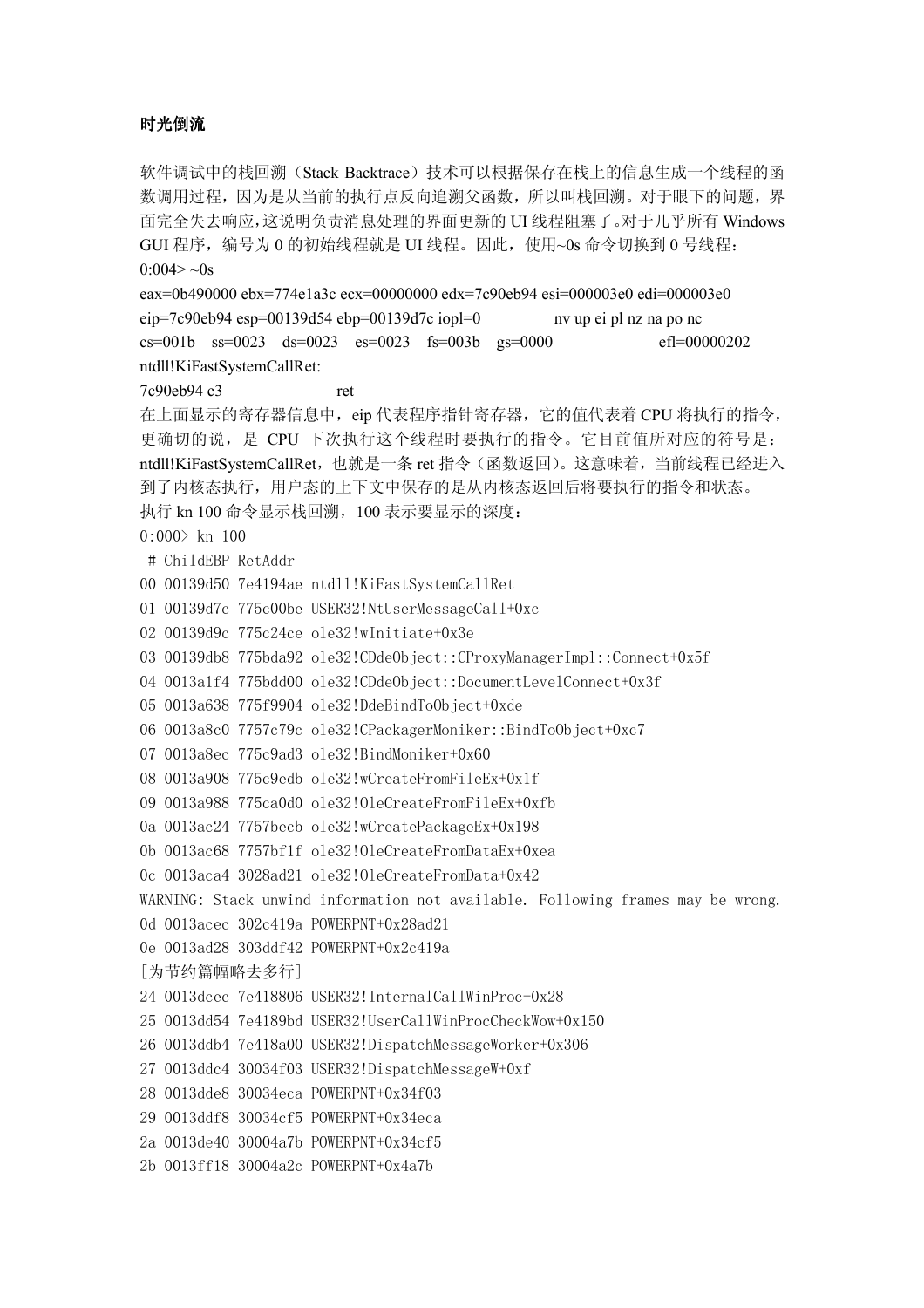2c 0013ffc0 7c816ff7 POWERPNT+0x4a2c

2d 0013fff0 00000000 kernel32!BaseProcessStart+0x23

扫描一眼这个栈回溯结果,最下方是 kernel32!BaseProcessStart 函数,即初始线程正式开 始执行时的起点,其上的几行(#28~#2c)都显示为 POWERPNT 加一个很大的偏移值,这意味 着没有找到 POWERPNT 模块的符号,所以只好以模块的起始地址为参照物,微软的符号服务 器包含了大多数 Windows 系统模块的公开符号文件,但是没有包含 Office 程序的符号文件, 因此这样显示也属正常。栈帧#0c~#09 中的函数与 OLE(对象链接与嵌入)有关,栈帧#05~#03 中都包含 DDE (动态数据交换) 字样, 这些信息与挂死前的文件拖动操作很吻合。栈帧#01 表示发起一个系统服务调用 NtUserMessageCall,栈帧#0 表示以快速系统调用方式进入到内 核态。

从栈回溯可以推测出初始线程因为 NtUserMessageCall 这个系统调用而进入到内核态执行, "至今"尚未返回。事实上,大多数应用程序挂死也都是"挂"在内核态。

#### 顺藤摸瓜

要想了解挂死的更多原因,就要进一步分析挂死前的执行过程,也就是继续从上面的栈回溯 中挖掘线索。很多函数都使用栈来传递参数,因此可以尝试通过观察参数取值来搜集更多资 料。要观察参数,最好知道参数类型,这又需要知道函数原型。因为我们没有系统模块的私 有符号文件,所以没有办法让 WinDBG 直接显示函数原型和参数(kPL 命令)。怎么办呢? 因为 SDK 中公开的函数在 MSDN 中有原型公布,所以可以从公开的 API 下手,纵观栈帧中 的各个函数,OleCreateFromData、OleCreateFromDataEx 和 OleCreateFromFileEx 都是公 开的 API, 查看 MSDN, OleCreateFromFileEx 的第二个参数是字符串类型: HRESULT OleCreateFromFileEx(

REFCLSID rclsid,  $//$ Reserved; must be CLSID NULL

LPCOLESTR lpszFileName, //Pointer to name of file to initialize

于是可以根据对应栈帧的基地址(0013a988)得到第二参数的地址(EBP+C),然后用 dU 命令来观察这个参数的值:

0:000> dU poi(0013a988+c)

001cc458 "c:\dumps\dde\Hang\_Mode\_Date\_03-"

001cc498 "08-2009 Time 16-22-1818\CDBScri"

001cc4d8 "pts\PID-1076 INETINFO.EXE\_IIS\_I"

001cc518 "n-Process Applications.cfg"

这恰恰是当时拖动的那个文件的完整路径,看来 PowerPoint 正在接收这个文件, 但意外挂 死了。

Google 一下或者看一下 SendMessageW 的反汇编,就可以知道 SendMessage API 内部会调用 NtUserMessageCall 这个内核服务,而且二者的函数原型也相似的。显示有关栈帧的参数:  $0:000$  kb 2

ChildEBP RetAddr Args to Child

00139d50 7e4194ae 7e441396 00010014 000003e0 ntdll!KiFastSystemCallRet

00139d7c 775c00be ffffffff 000003e0 001d06dc USER32!NtUserMessageCall+0xc NtUserMessageCall 的第一个参数是要发送消息的目标窗口句柄,而 0xffffffff 具有特殊 含义,是用来广播消息的(HWND\_BROADCAST)。第二个参数是要发送的消息,因为 SDK 中并 没有把所有Windows消息常量定义在一起,所以寻找0x3e0所代表的消息名称不是特别简单, 我们不妨先放下这条线索。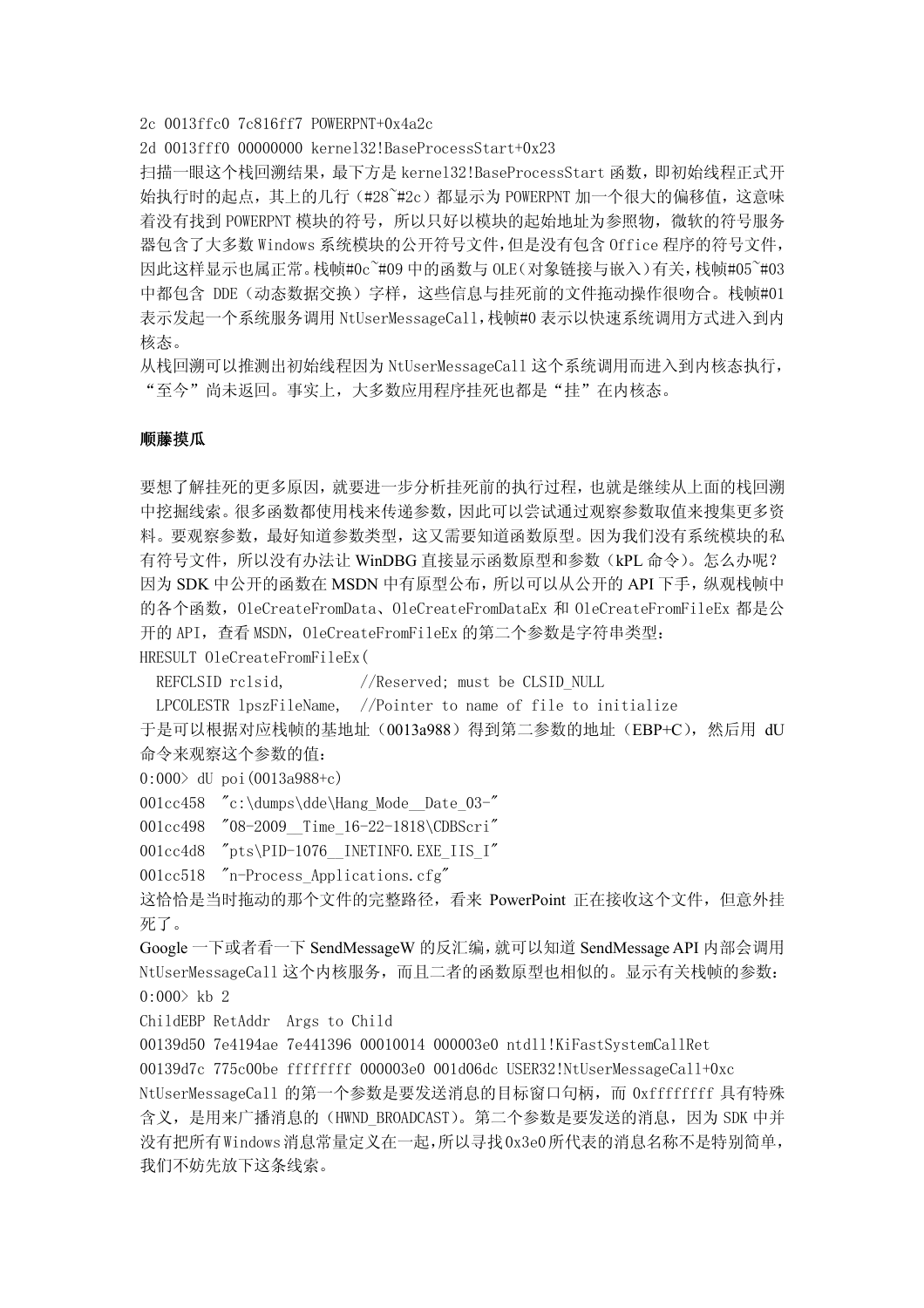分析到这里,可以推测出,PowerPoint 的初始线程正在做接收拖动过来的.cfg 文件的工作, 在完成这个任务的过程中,它调用了 OleCreateFromFileEx API,后者内部调用了 DDE 有关 的内部类和方法,而 DDE 的方法出于某种目的而调用内核服务 NtUserMessageCall 开始广播 0x3e0 消息。而这个消息广播调用一去不回。

# 上下求索

既然 UI 线程进入内核态执行迟迟不归而导致用户界面失去响应,那么很自然地想到去看看 这个线程在内核态干什么?

于是再运行一个 WinDBG 实例,开始一个本地内核调试会话(File > Kernel Debug > Local)。 然后执行下面的命令找到 PowerPoint 进程:

lkd> !process 0 0 powerpnt.exe

PROCESS 88bfbb80 SessionId: 0 Cid: 19fc Peb: 7ffd3000 ParentCid: 03c4 DirBase: 18900e00 ObjectTable: e44e0090 HandleCount: 268. Image: POWERPNT.EXE

然后列出这个进程的各个线程结构(以下输出信息的格式做过调整):

lkd> !PROCESS 88bfbb80 2

PROCESS 88bfbb80 SessionId: 0 Cid: 19fc Peb: 7ffd3000 ParentCid: 03c4 DirBase: 18900e00 ObjectTable: e44e0090 HandleCount: 268. Image: POWERPNT.EXE

 THREAD 891c4020 Cid 19fc.1dbc Teb: 7ffdf000 Win32Thread: e2456b00 WAIT: (Suspended) KernelMode Non-Alertable SuspendCount 1 FreezeCount 1

然后执行!THREAD 891c4020 命令显示第一个线程(UI 线程)的详细信息(图 4)。

| Local kernel - WinDbg: 6.9.0003.113 X86                                                                                                                                                                                                                                                                                                                                                                                                                                                                                                                                                                                                                                                                                                                                                                                                                                                                                                                                                                                                                                                                                                                                                                                                                                                                                                                                                                                                                                                                                                                                                                                                                 |    |  |  |  |  |  |
|---------------------------------------------------------------------------------------------------------------------------------------------------------------------------------------------------------------------------------------------------------------------------------------------------------------------------------------------------------------------------------------------------------------------------------------------------------------------------------------------------------------------------------------------------------------------------------------------------------------------------------------------------------------------------------------------------------------------------------------------------------------------------------------------------------------------------------------------------------------------------------------------------------------------------------------------------------------------------------------------------------------------------------------------------------------------------------------------------------------------------------------------------------------------------------------------------------------------------------------------------------------------------------------------------------------------------------------------------------------------------------------------------------------------------------------------------------------------------------------------------------------------------------------------------------------------------------------------------------------------------------------------------------|----|--|--|--|--|--|
| File Edit View Debug Window Help                                                                                                                                                                                                                                                                                                                                                                                                                                                                                                                                                                                                                                                                                                                                                                                                                                                                                                                                                                                                                                                                                                                                                                                                                                                                                                                                                                                                                                                                                                                                                                                                                        |    |  |  |  |  |  |
| EEDER BALGE DE DE OP OP ALLE<br>$\mathbb{E}$ $\begin{bmatrix} 1 & 0 & 1 \\ 1 & 0 & 1 \end{bmatrix}$<br>œ<br>※ 唯 食<br>$A_{\bf A}$                                                                                                                                                                                                                                                                                                                                                                                                                                                                                                                                                                                                                                                                                                                                                                                                                                                                                                                                                                                                                                                                                                                                                                                                                                                                                                                                                                                                                                                                                                                        | 图  |  |  |  |  |  |
| <b>Command</b>                                                                                                                                                                                                                                                                                                                                                                                                                                                                                                                                                                                                                                                                                                                                                                                                                                                                                                                                                                                                                                                                                                                                                                                                                                                                                                                                                                                                                                                                                                                                                                                                                                          | 四区 |  |  |  |  |  |
| ChildEBP RetAddr<br>Args to Child<br>ab3dea18 8050049e 891c4090 891c4020 804f9cec nt!KiSwapContext+0x2e (FPO: [Uses EBP] [0,<br>ab3dea24 804f9cec 891c418c 891c4020 891c4054 nt!KiSwapThread+0x46 (FPO: [0,0,0])<br>ab3dea4c 80500450 00000000 00000005 00000000 nt!KeWaitForSingleObject+0x1c2 (FPO: [Non-<br>ab3dea64 804fd34c 00000000 00000000 00000000 nt!KiSuspendThread+0x18 (FPO: [3,0,0])<br>ab3deaac 805004bc 00000000 00000000 00000000 nt!KiDeliverApc+0x124 (FPO: [Non-Fpo])<br>ab3deac4 804f9cec 00000240 e2456b00 00000000 nt!KiSwapThread+0x64 (FPO: [0,0,0])<br>ab3deaec bf802fe8 00000000 0000000d 00000001 nt!KeWaitForSingleObject+0x1c2 (FPO: [Non-<br>ab3deb28 bf841468 00000200 00000000 00000000 win32k!xxxSleepThread+0x192 (FPO: [Non-Fpo<br>ab3debc4 bf8143a8 bc74ed08 000003e0 001d06dc win32k!xxxInterSendMsgEx+0x7c7 (FPO: [Non-<br>ab3dec10 bf80eeaf bc74ed08 000003e0 001d06dc win32k!xxxSendMessageTimeout+0x11f (FPO: [<br>ab3dec34 bf8afdcc bc74ed08 000003e0 001d06dc win32k!xxxSendMessage+0x1b (FPO: [Non-Fpo]<br>ab3decb0 bf891496 00000000 000003e0 001d06dc win32k!xxxBroadcastMessage+0x3d3 (FPO: [No<br>ab3decd0 bf91364e bc6506e8 000003e0 001d06dc win32k!xxxSendMessageFF+0x32 (FPO: [Non-Fp<br>ab3ded08 bf80f0bc bc6506e8 000003e0 001d06dc win32k!NtUserfnDDEINIT+0xf0 (FPO: [Non-Fpo<br>ab3ded40 8053cbc8 00010014 000003e0 001d06dc win32k!NtUserMessageCall+0xae (FPO: [Non-F<br>ab3ded40 7c90eb94 00010014 000003e0 001d06dc nt!KiFastCallEntry+0xf8 (FPO: [0,0] TrapFr <br>00139d7c 00000000 00000000 00000000 00000000 ntdll!KiFastSystemCallRet (FPO: [0,0,0])<br>$\leq$<br><b>TITLE</b><br>lkd> |    |  |  |  |  |  |
| Ln 0, Col 0 Sys 0: <none> Proc 000:0 Thrd 000:0 ASM OVR CAPS NUM</none>                                                                                                                                                                                                                                                                                                                                                                                                                                                                                                                                                                                                                                                                                                                                                                                                                                                                                                                                                                                                                                                                                                                                                                                                                                                                                                                                                                                                                                                                                                                                                                                 |    |  |  |  |  |  |

图 4 UI 线程在内核态执行的过程

观察图 4 所示的内核态栈回溯,从很多函数名中包含的 SendMessage 字样就可以可以知道这 个线程正在内核态执行发送消息的任务,这与前面的分析是一致的。

现在的关键是找到向哪个窗口发送消息时停滞不前了。这还是需要分析参数,可以看到第二 参数那一列中有多行都是 3e0,说明是在发送 3e0 这个消息。再看 xxxSendMessage、 xxxSendMessageTimeout 和 xxxInterSendMsgEx 这个几个函数的第一个参数,它们的第一个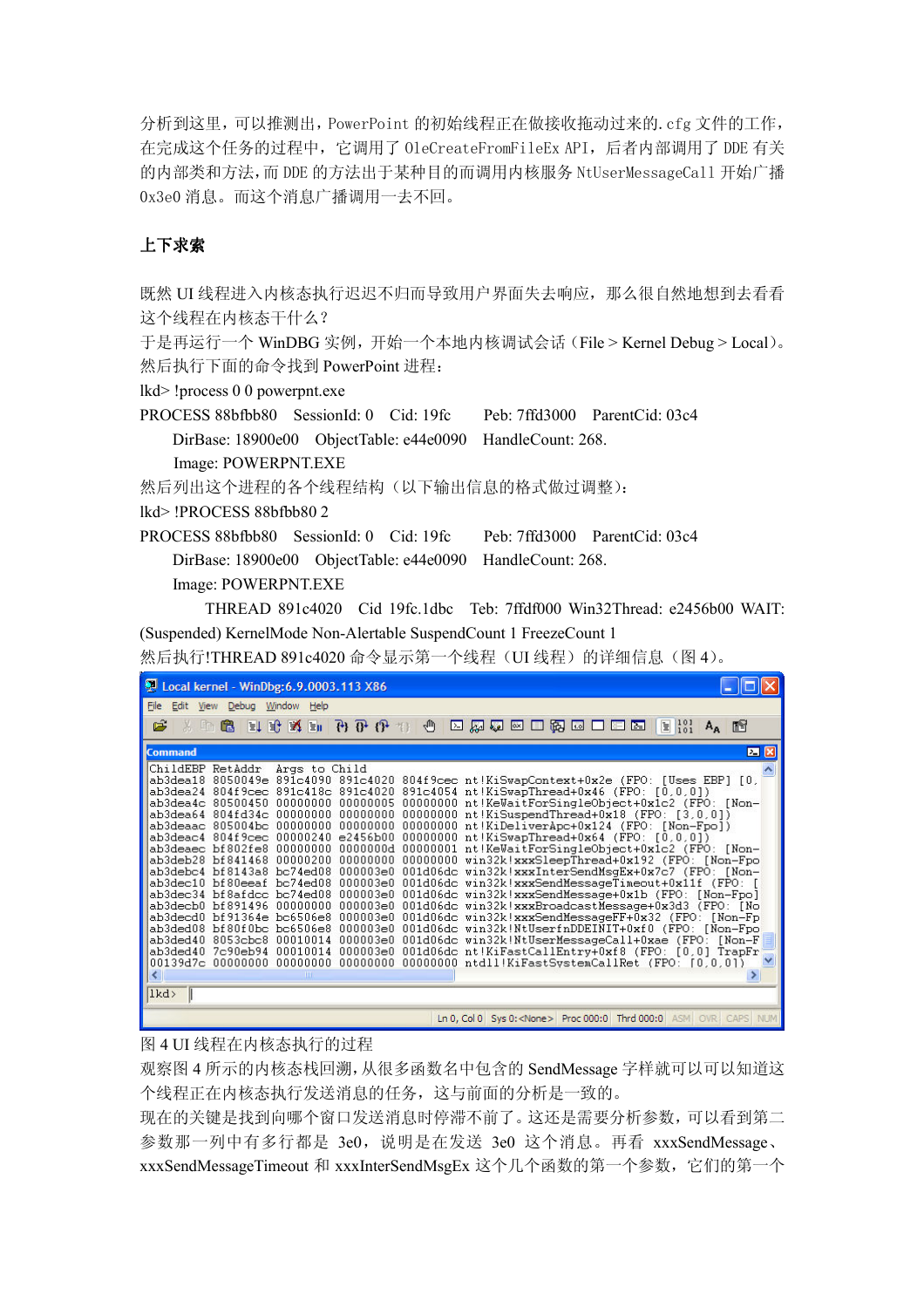参数都是 bc74ed08,这个值很可能与发送消息的目标窗口有关。或许是包含窗口句柄的指 针, 使用 DD 命令观察它: lkd> dd bc74ed08 l1 bc74ed08 001506c4 如何验证 001506c4 是不是一个窗口句柄呢? 有多种方法,可以使用 Spy++工具来查找, 也 可以使用 Skywing 编写的 sdbgext 扩展模块中的 hwnd 扩展命令来观察: 0:000> !sdbgext.hwnd 001506c4 Window 001506c4 Name Class WindowsForms10.Window.0.app.0.3ce0bb8 WndProc 00000000 Style WS\_OVERLAPPED ExStyle WS\_EX\_WINDOWEDGE WS\_EX\_LEFT WS\_EX\_LTRREADING WS\_EX\_RIGHTSCROLLBAR HInstance 00400000 ParentWnd 00000000 Id 00000000 UserData 00000000 Unicode TRUE ThreadId 000016d8 ProcessId 00001c68 果真是窗口句柄,该窗口所属的进程 ID 和线程 ID 分别是 00001c68 和 000016d8, 转化成十 进制(使用. formats 命令), 然后到任务管理器中查找, 就可以看到进程的名称了。

# 幕后黑手

分析到这里,我们定位到了阻碍 PowerPoint 的 UI 线程的窗口句柄和所属进程,很可能是这 个进程不回复 PowerPoint 发过来的消息而导致 PowerPoint 阻塞在那里。那么这个进程为什 么不回复消息呢?运行第三个 WinDBG 实例,附加到这个进程, 使用~\*命令列出所有线程, 然后切换到线程号为 000016d8 的线程(~0s), 观察栈回溯:

 $0:000$  kn 100

# ChildEBP RetAddr

00 0012f0a0 7c90e288 ntdll!KiFastSystemCallRet

```
01 0012f0a4 7c801875 ntdll!NtReadFile+0xc
```

```
02 0012f10c 77deb3cb KERNEL32!ReadFile+0x16c
```
03 0012f138 77deb25f ADVAPI32!ScGetPipeInput+0x2a

```
04 0012f1ac 77deb568 ADVAPI32!ScDispatcherLoop+0x3f
```
05 0012f40c 00a6a762 ADVAPI32!StartServiceCtrlDispatcherW+0xe3

WARNING: Frame IP not in any known module. Following frames may be wrong.

06 0012f428 67a241d2 0xa6a762

07 00000000 00000000 System ServiceProcess ni+0x41d2

从上面的栈回溯可以看出,这是一个使用.Net 语言编写的系统服务, 0xa6a762 是即时编译 后产生的代码所在的位置。从栈帧#05~#00 可以看出这个线程进入了等待系统服务控制命令 (暂停、停止服务等)的循环,在等待服务管理器发送给它的命令。也就是说它根本没有等 待和处理窗口消息。概括一下,这个进程创建了一个顶层的窗口,但是没有合适的窗口循坏,